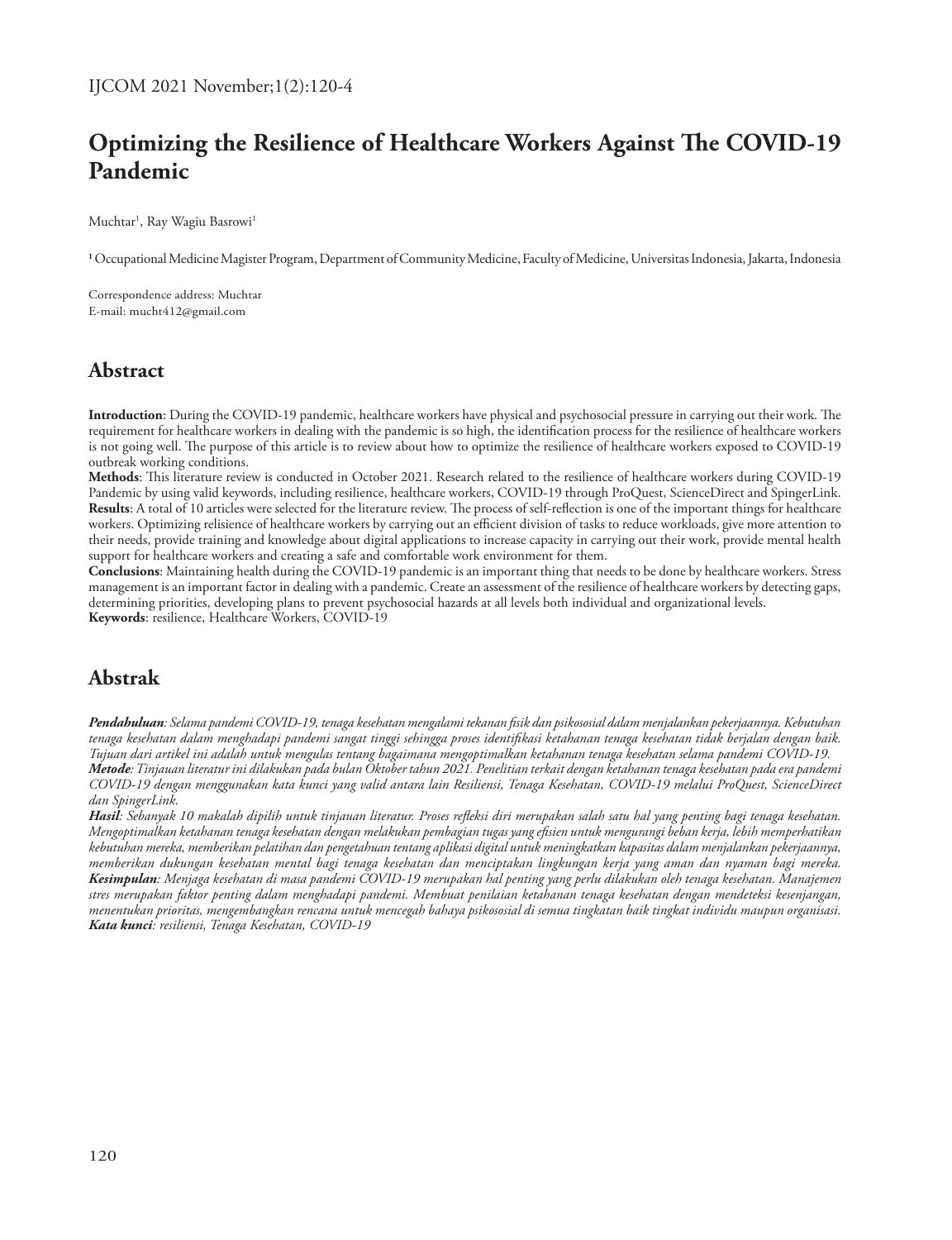#### **Introduction**

During the COVID-19 pandemic, healthcare workers have physical and psychosocial pressure in carrying out their work. Many healthcare workers have fatigue and stress while working in health services due to increased workloads and even die due to being infected by COVID-19.1,2

The requirement for healthcare workers in dealing with the pandemic is so high, the identification process for the resilience of healthcare workers is not going well. It is necessary to intervene in the health care system that aims to optimize the resilience of healthcare workers by minimizing anxiety and stress, good interpersonal relationships between supervisors, co-workers and effective coping mechanisms.3 Organizational understanding of the condition of healthcare workers is important to optimize the resilience of healthcare workers and improve the welfare of healthcare workers.<sup>1-3</sup>

#### **Methods**

We search in three databases ProQuest, ScienceDirect and SpingerLink to retrieve peer-reviewed publications of relevant empirical publications. The electronic database was searched in October 2021. Titles, abstracts and discussions are screened to identify studies that include relevance to serve as a reference. Database search from 2020 to 2021. The search term includes three headings: Resilience, Healthcare Workers and COVID-19.

The first time we did the title screening and abstract study that we will use as a reference. We have language limits used in our research review of studies written in English. The eligibility criteria for inclusion were related to the resilience of healthcare workers during COVID-19 Pandemic. Criteria of exclusion is any study that does not match the above criteria.

## **Results**

After evaluating the extracted articles and screening in terms of relevance and quality, 10 articles were selected to be reviewed. (see table 1) During the COVID-19 pandemic, healthcare workers have mental health disorders that interfered with their performance in carrying out their work to serve patients in health services.<sup>1,2</sup> Mental disorders that healthcare workers have include negative emotional effects such as high anxiety, stress and depression.<sup>2-4</sup>

In carrying out their duties as healthcare workers, they spend a lot of time in health services, there is less time for family, cannot do the hobbies they usually do like before the pandemic, time for recreation and relaxation is reduced, the stress felt by healthcare workers is higher during the pandemic.<sup>3,4</sup>

The process of self-reflection is one of the important things for healthcare workers to do, they can better understand their purpose of life, social and human values as healthcare workers who sincerely assist in serving and caring for COVID-19 patients in health services. By undergoing self-reflection activities, healthcare workers can appreciate their life and always be grateful for what they have, it can be easier to find problems related to their psychosocial pressures.3-5

A prolonged pandemic accompanied by uncertainty about when this pandemic will cease, has caused many psychosocial problems for healthcare workers, both in terms of emotional exhaustion, excessive anxiety and a sense of not being able to live with high workloads and environmental pressures, resulting in feelings of suicidal idea.<sup>4,6</sup>

One of the most important ways to help reduce stress levels that felt by healthcare workers is by seeking optimal protection for healthcare workers to prevent them from COVID-19 exposure. Protection by using personal protective equipment and a good protection system in terms of planning, implementing, monitoring and evaluating health resilience in psychosocial stress during work, for example by using telemedicine in consulting and treating COVID-19 patients.<sup>5,6</sup>

In carrying out their duties as healthcare workers, they should be given time to communicate with family, friends and co-workers, the interactions that occur between them can strengthen the sense of belonging, the high workload felt by healthcare workers can be reduced because it is strengthened by the role of the healthcare community.<sup>7,8</sup>

If healthcare workers show psychosocial disorders signs, they need to be treated immediately through counseling and setting their work hours and workloads. Organizational leaders should give support for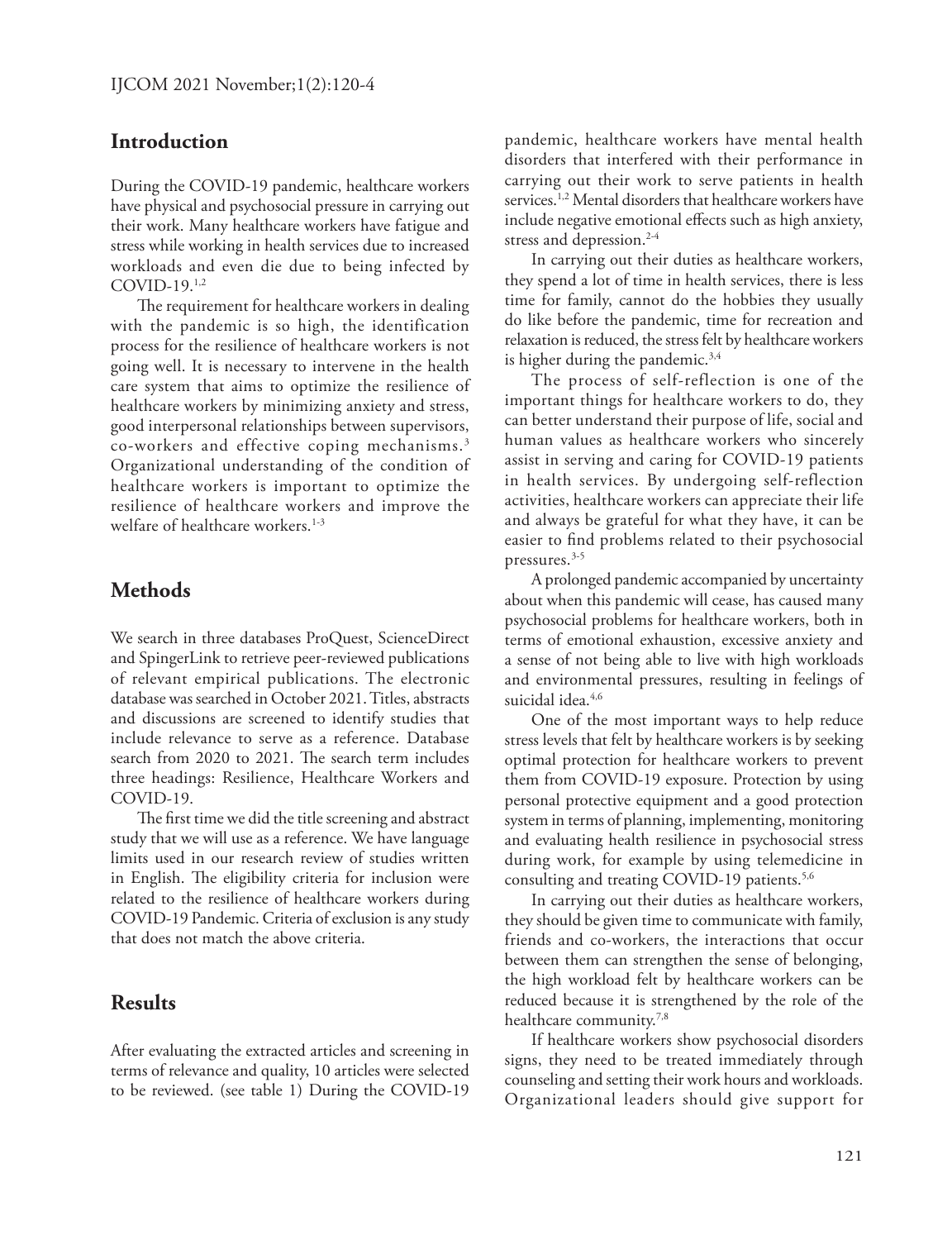#### **Table 1. The Selected Articles Overview**

| Title of Article                                                                                                                                       | <b>Study Design</b>             | Population                                                                                  | Major Outcome                                                                                                                                                            |
|--------------------------------------------------------------------------------------------------------------------------------------------------------|---------------------------------|---------------------------------------------------------------------------------------------|--------------------------------------------------------------------------------------------------------------------------------------------------------------------------|
| Resilience, COVID<br>19-related stress, anxiety<br>and depression during<br>the pandemic in a large<br>population enriched for<br>healthcare providers | <b>Cross Sectional</b>          | Healthcare Workers<br>of The Children's<br>Hospital of<br>Philadelphia                      | Resilience helps healthcare workers reduce<br>worries as well as anxiety and depression                                                                                  |
| Update: Characteristics of<br>Health Care Personnel with<br>COVID-19-United States,<br>12 February-16 July 2020                                        | Case Report                     | <b>United States</b><br>healthcare workers                                                  | Ensuring access to personal protective<br>equipment and training for healthcare<br>workers                                                                               |
| Workplace team resilience:<br>A systematic review and<br>conceptual development                                                                        | Systematic<br>Review            | The Published<br>document on team<br>resilience research                                    | The development of team resilience can<br>improve their adversity management in the<br>workplace                                                                         |
| Preserving mental health<br>and resilience in frontline<br>healthcare workers during<br>COVID-19                                                       | Case Study                      | Healthcare workers of<br>The Second Xiangya<br>Hospital                                     | Mental health resources and education should<br>be provided to healthcare workers who are<br>experiencing traumatizing work conditions<br>and unparalleled stress levels |
| Protecting our healthcare<br>workers during the<br>COVID-19 pandemic                                                                                   | Case Report                     | <b>United States</b><br>healthcare workers                                                  | The implementation of accessible counseling<br>services and effective measures to care for<br>healthcare workers mental well-being in order<br>to preserve their health  |
| Health system resilience:<br>what are we talking about?<br>A scoping review mapping<br>characteristics and keywords                                    | Scoping Review                  | The published<br>document on health<br>systems resilience                                   | The competence within the healthcare<br>workers should be sufficiently high to<br>maintain the daily functions of the health<br>system                                   |
| The impact of COVID-19<br>on healthcare worker<br>wellness: a scoping review                                                                           | Scoping Review                  | The published<br>document on how<br>COVID-19 has<br>impacted Healthcare<br>Workers wellness | To improve healthcare workers emotional<br>resilience, they must face additional layers<br>of responsibilities and mental and physical<br>hardships                      |
| Battle buddies: rapid<br>deployment of a<br>psychological resilience<br>intervention for health<br>care workers during the<br>COVID-19 pandemic        | Randomized<br>controlled trials | Healthcare workers of<br>Minnesota Medical<br>Center                                        | Attempting to systematically address<br>psychological stress risks and to actively<br>promote resilience in healthcare workers is<br>critical                            |
| Resilience and Emotional<br>Support in Health Care<br>Professionals During the<br>COVID-19 Pandemic                                                    | Case Report                     | Health workers of<br>Hospital Clínic de<br>Barcelona                                        | Organizations are accountable for developing<br>and maintaining healthcare workers resilience<br>to ensure a safe and secure work environment                            |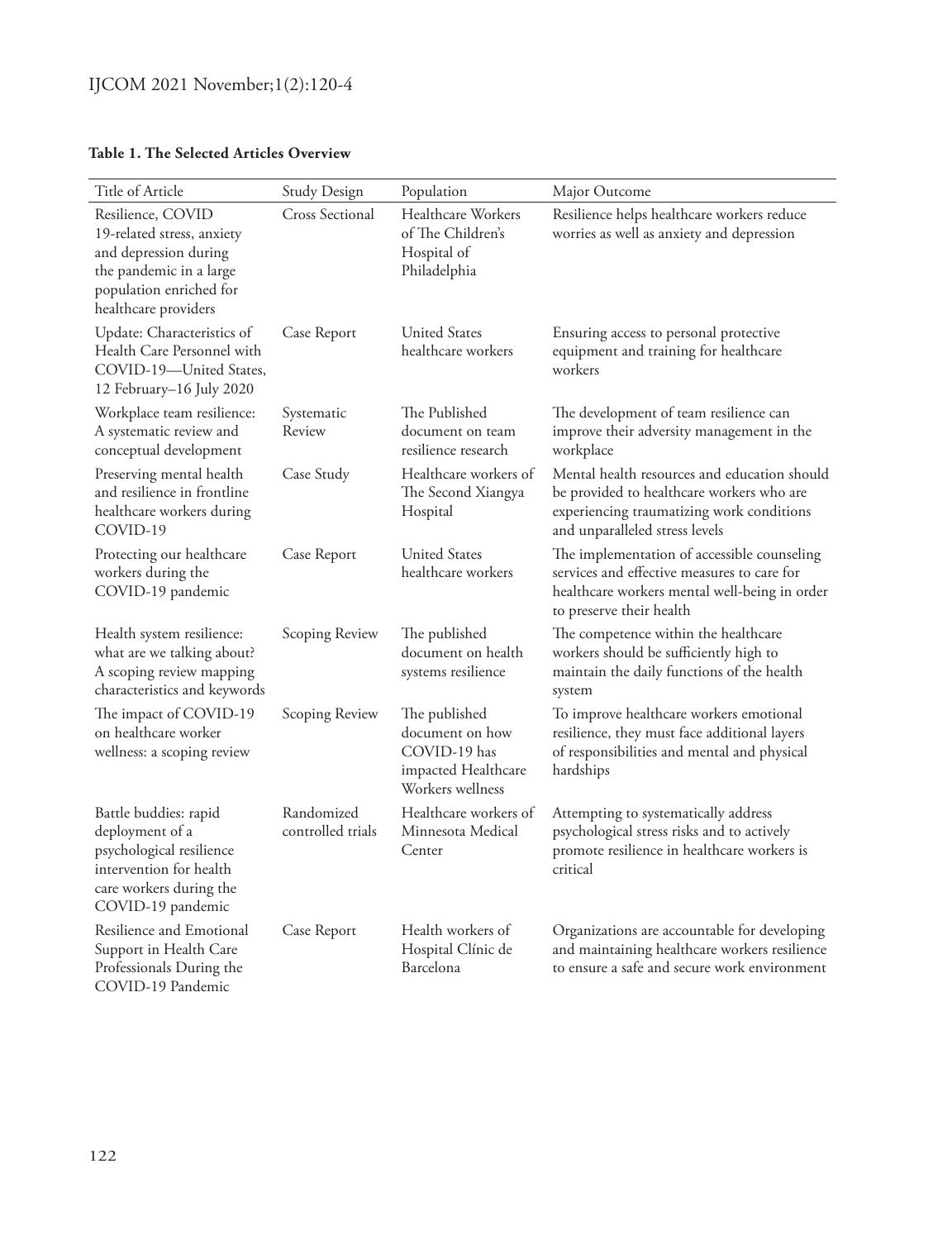| Rural Pandemic          | Case Study | Rural healthcare     | Specific preparation is needed for building |
|-------------------------|------------|----------------------|---------------------------------------------|
| Preparedness: The Risk, |            | workers in Australia | community resilience and fostering a        |
| Resilience and Response |            | and Canada           | coordinated and supported rural Primary     |
| Required of Primary     |            |                      | Healthcare response                         |
| Healthcare              |            |                      |                                             |

healthcare workers and prepare a good protection for healthcare workers.<sup>8,9</sup>

Organizational leaders can provide opportunities for healthcare workers take their time to rest and do activities that can reduce their workload through sports, providing nutritious food for their immune system.8 Healthy food can increase energy and give a better immune system. Healthcare workers who get sleep deprivation cannot control their emotions. With adequate rest, the immune system will be stronger and bring up mindfulness.<sup>9</sup>

Organizational changes in healthcare workers system need to be carried out quickly in order to adapt to the current pandemic conditions. Organizational leaders need to optimize resilience of healthcare workers by carrying out an efficient division of tasks to reduce workloads, give more attention to their needs, provide training and knowledge about digital applications to increase capacity in carrying out their work and provide mental health support for healthcare workers.<sup>8-10</sup>

The next step that can be taken by organizational leaders is to provide guidance and training for junior healthcare workers who still young and just starting to work can fill the shortage of healthcare workers needed in services, invest in sophisticated information systems that simplify the process of collecting and processing data so that decision making can be carried out effectively and efficiently, creating a safe and comfortable work environment for healthcare workers can give them a motivation to work in a good mood. Cross-sectoral collaboration is needed both at the macro and micro levels, the resilience of healthcare workers during the COVID-19 pandemic can be optimized with good cooperation. $9,10$ 

## **Conclusions**

Maintaining health during the COVID-19 pandemic is an important thing that needs to be done by healthcare workers. By thinking positively, healthcare workers can overcome fear and increase resilience in the work environment in the pandemic era. Stress management is an important factor in dealing with a pandemic. Planning and preparedness in dealing with pandemics need to be followed by create an assessment of the resilience of healthcare workers by detecting gaps, determining priorities, developing plans to prevent psychosocial hazards at all levels both individual and organizational levels.

### **References**

- 1. Barzilay R, Moore TM, Greenberg DM, DiDomenico GE, Brown LA, White LK, Gur RC, Gur RE. Resilience, COVID-19-related stress, anxiety and depression during the pandemic in a large population enriched for healthcare providers. Transl. Psychiatry 2020, 10, 1–8.
- 2. Hughes MM, Groenewold MR, Lessem SE, Xu K, Ussery EN, Wiegand RE, Qin X, Do T, Thomas D, Tsai S, et al. Update: Characteristics of Health Care Personnel with COVID-19—United States, 12 February–16 July 2020. MMWR Morb. Mortal. Wkly. Rep. 2020, 69, 1364–1368.
- 3. Hartwig A, Clarke S, Johnson S, Willis S. Workplace team resilience: A systematic review and conceptual development. Organ. Psychol. Rev. 2020, 10, 169–200.
- 4. Santarone K, McKenney M, Elkbuli A. Preserving mental health and resilience in frontline healthcare workers during COVID-19. Am J Emerg Med. 2020;38(7):1530–1.
- 5. Ehrlich H, McKenney M, Elkbuli A. Protecting our healthcare workers during the COVID-19 pandemic. Am J Emerg Med. 2020;38(7):1527–8.
- 6. Fridell M, Edwin S, von Schreeb J, Saulnier DD. Health system resilience: what are we talking about? A scoping review mapping characteristics and keywords. Int J Health Policy